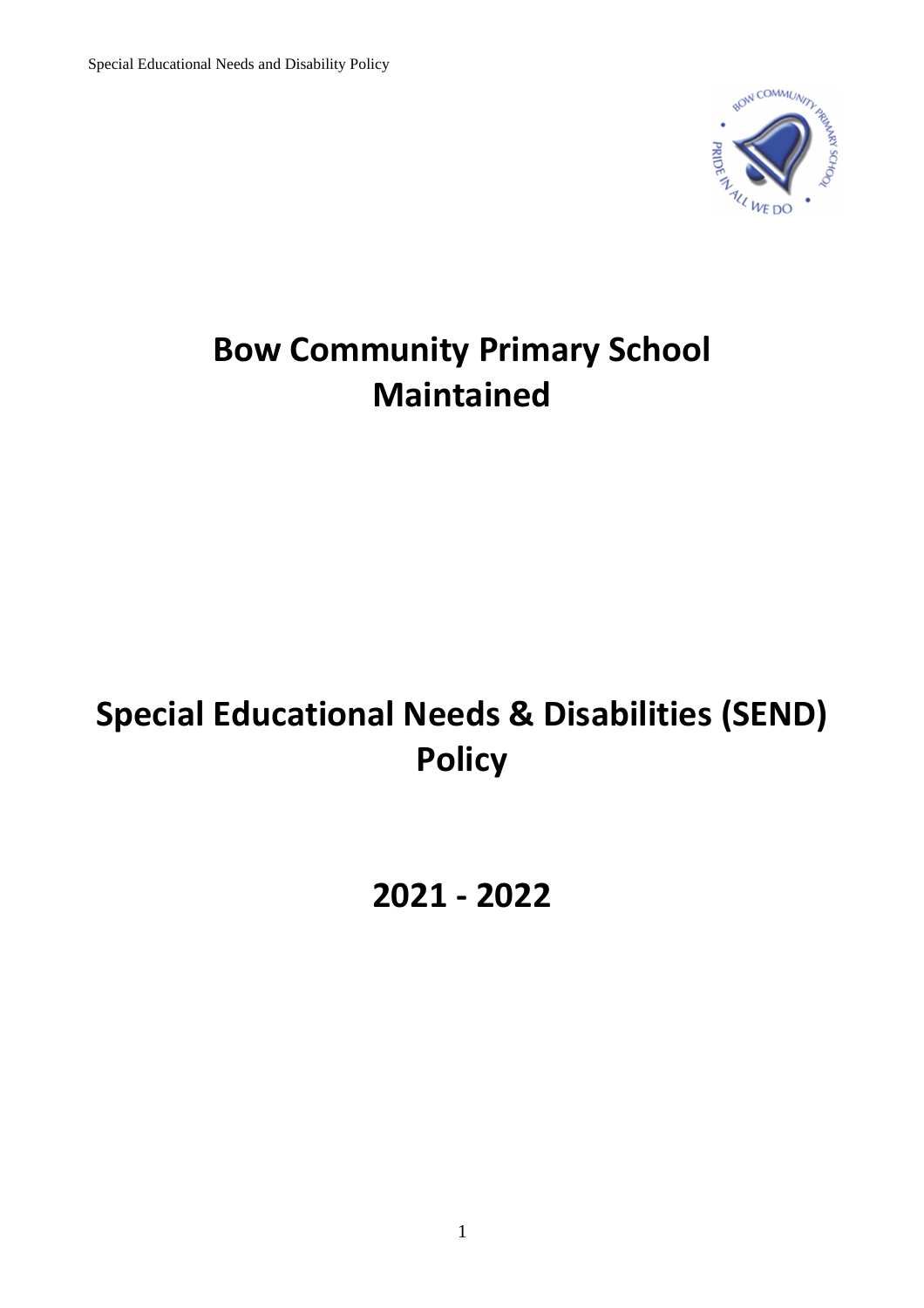#### **Context**

This policy was developed in consultation with parents/carers, staff and pupils of the school community and pays due regard to:

- The SEND Code of Practice: 0 to 25 years (2015)
- This guidance refers to Part 3 of the Children and Families Act 2014 and associated regulations.
- Equality Act 2010

| Governor responsible for<br><b>SEND:</b>                                                                    | Kathryn Taylor               |                                                                                                                                                                                                                                                                                                                                                                                                             |  |  |
|-------------------------------------------------------------------------------------------------------------|------------------------------|-------------------------------------------------------------------------------------------------------------------------------------------------------------------------------------------------------------------------------------------------------------------------------------------------------------------------------------------------------------------------------------------------------------|--|--|
| <b>Headteacher:</b>                                                                                         | Lesley Hodgson               |                                                                                                                                                                                                                                                                                                                                                                                                             |  |  |
| <b>Special Educational Needs Co-</b><br>ordinator (SENCO):                                                  | Ali Gillard                  |                                                                                                                                                                                                                                                                                                                                                                                                             |  |  |
| <b>SENCo Qualifications:</b>                                                                                |                              | SENCO is a member of the Senior Leadership Team                                                                                                                                                                                                                                                                                                                                                             |  |  |
| <b>Contact details:</b>                                                                                     | agillard@bowcps.devon.sch.uk |                                                                                                                                                                                                                                                                                                                                                                                                             |  |  |
| This policy will be reviewed annually                                                                       |                              |                                                                                                                                                                                                                                                                                                                                                                                                             |  |  |
| <b>SEND Policy Review: 2022</b>                                                                             |                              | <b>SEND Governor reviewed: 2022</b>                                                                                                                                                                                                                                                                                                                                                                         |  |  |
| Other key school policies/plans relevant to the<br><b>SEND policy</b><br>(please remove or add as required) |                              | Safeguarding and Child Protection<br><b>Behaviour and Anti-Bullying</b><br><b>Children with Medical Needs</b><br><b>Data Protection Policy</b><br><b>Accessibility Plan/Strategy</b><br>Pupil Premium Plan<br><b>School Admissions</b><br>Schools Complaints procedures<br><b>Health and Safety</b><br>Relationships and Sex Education<br>Teacher's Standards 2012<br><b>Equality Policy and objectives</b> |  |  |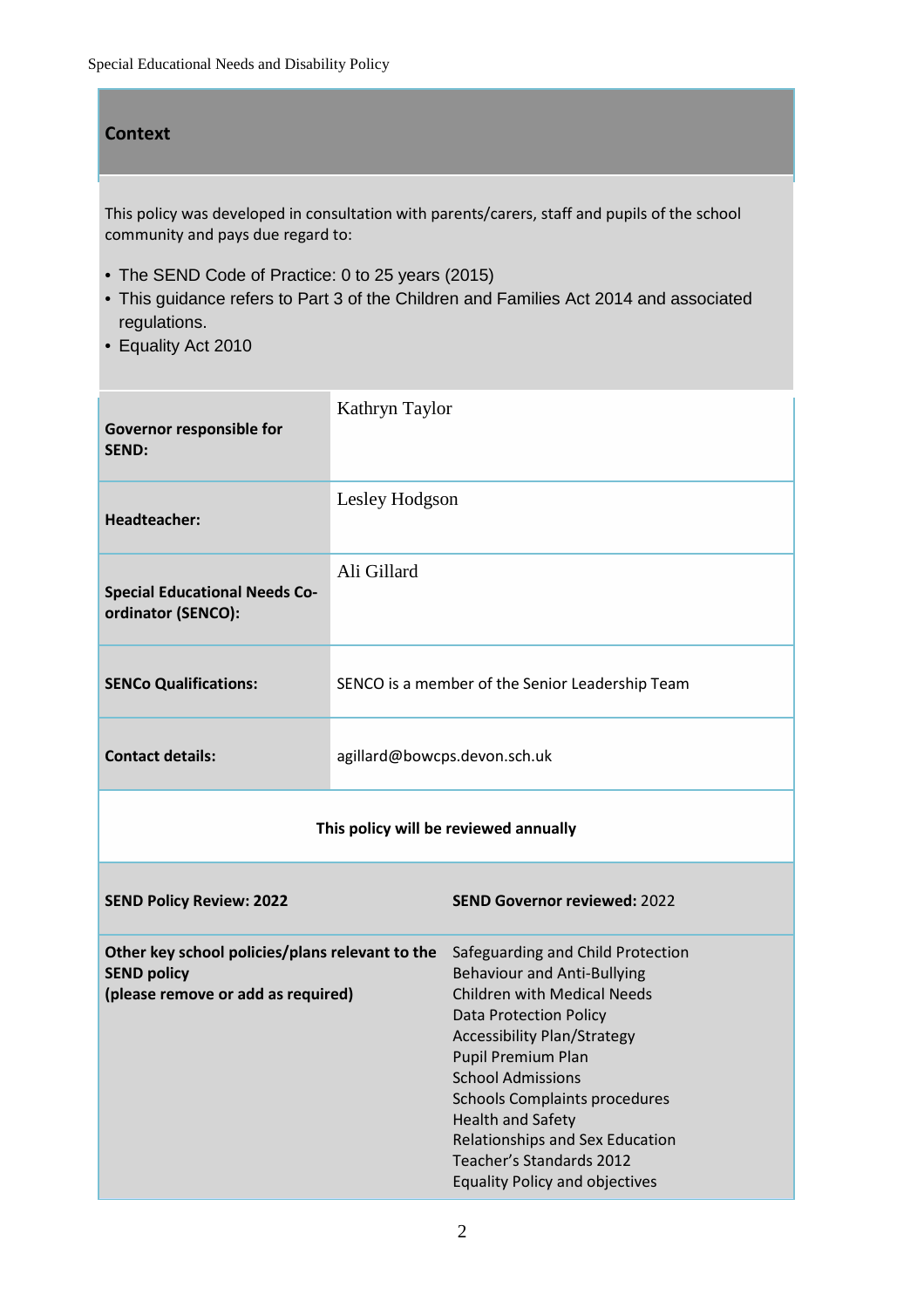#### **Special Educational Needs and Disability Policy**

This Policy seeks to promote the successful inclusion of pupils with special educational needs and disabilities at Bow Community Primary School.

#### **Rationale:**

At Bow Community Primary School we are committed to offering an inclusive curriculum to ensure the best possible progress for all of our pupils whatever their needs or abilities. All children are of equal value and deserve access to resources and opportunities to develop their full potential. At Bow Community Primary School we work in collaboration with families and external agencies to ensure all pupils are given full opportunity to reach their potential and achieve success.

## **Special Educational Needs and Disability (SEND):**

- 'A child or young person has SEN if they have a learning difficulty or disability which calls for special educational provision to be made for him or her.
- A child of compulsory school age or a young person has a learning difficulty or disability if he or she:
	- has a significantly greater difficulty in learning than the majority of others of the same age, or
	- has a disability which prevents or hinders him or her from making use of facilities of a kind generally provided for others of the same age in mainstream schools or mainstream post-16 institutions'

Special Education Needs and Disability Code of Practice: 0-25 years January 2015

#### https://www.gov.uk/government/uploads/system/uploads/attachment\_data/file/398815/SE ND Code of Practice January 2015.pdf

#### **School Admissions**

No pupil will be refused admission to Bow Community Primary School on the basis of their special educational need. In line with the Equality Act 2010 we will not discriminate against disabled children in respect of admissions for a reason related to their disability. We will use our best endeavours to provide effective educational provision.

Parents or carers seeking the admission of a pupil with mobility difficulties are advised to approach the school well in advance so that consultations can take place. The school's Accessibility Plan/Strategy is available on request or from the school website.

#### **https://www.gov.uk/guidance/equality-act-2010-guidance**

#### **SEND Information Report**

Schools have a duty to publish SEN information annually so that parents/carers can see what support a school provides for its pupils. This will be accessible on the school's website. Further details on the SEND Information Report can be found in Appendix 1.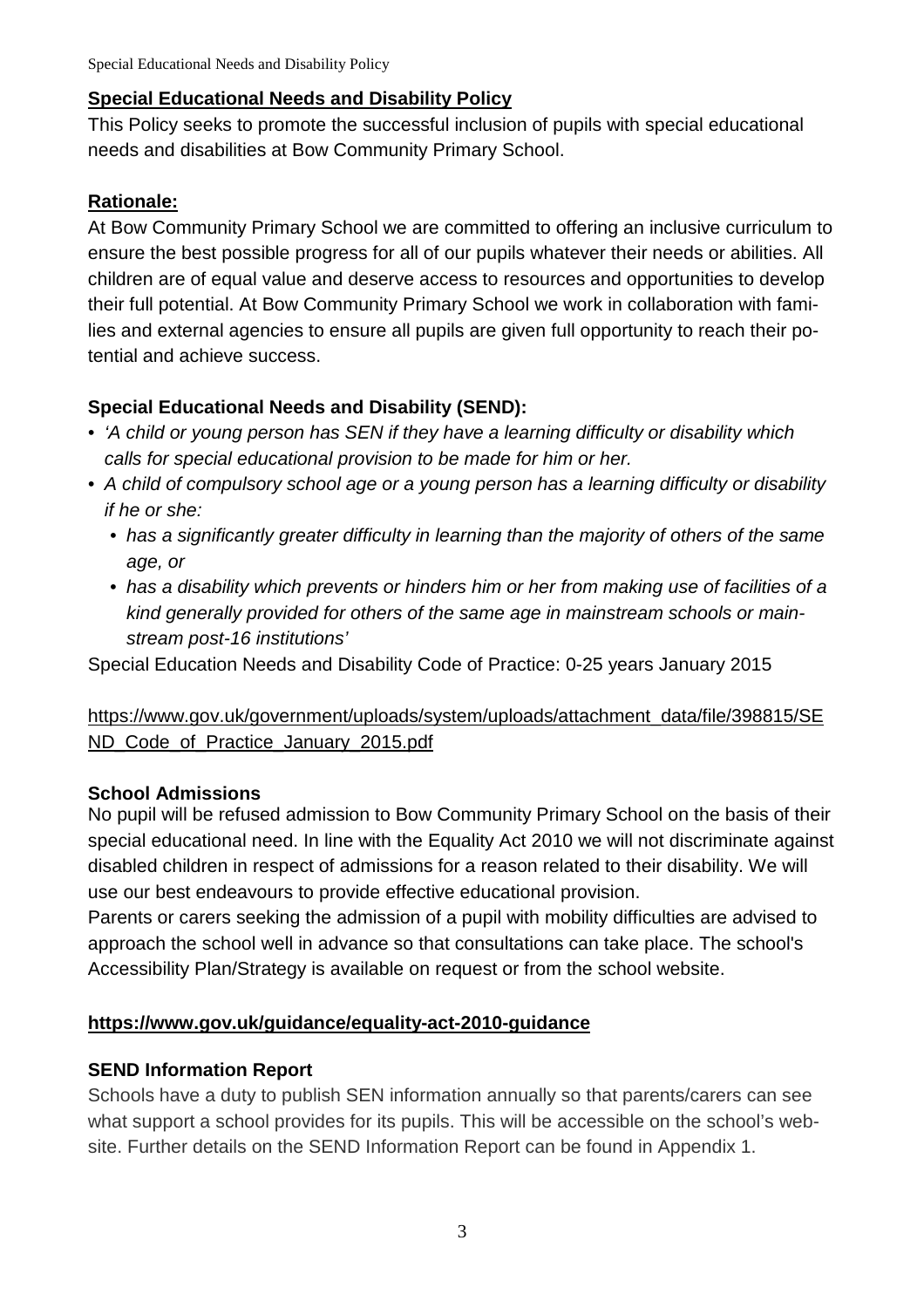## **1. Aims and Objectives**

We aim to ensure that pupils' individual special educational needs and disabilities are identified and that the provision made at Bow Community Primary School will enable these pupils to make good progress and achieve their potential, and are fully included in all aspects of the school's community.

Bow Community Primary School will have regard to the SEND Code of Practice 2015 when carrying out its duties towards all pupils with SEND, and ensure that parents/carers are informed by the school that SEND provision is being made for their child.

#### The specific objectives of our SEN policy are as follows:

- To identify students with special educational needs and disabilities as early as possible and ensure that their needs are met by gathering information from parents/carers, education, health and care services and early years settings prior to the child's entry into the school.
- To ensure the arrangements identified in individual healthcare plans support pupils with medical conditions to gain access to all school activities. This will be achieved through consultation with health and social care professionals.
- To regularly monitor the progress and development of all pupils to aid the early identification and assessment of pupils with SEND.
- To make appropriate provision to overcome all barriers to learning and to ensure pupils with SEND have full access to the National Curriculum. This will be co- ordinated by the SENCo and Headteacher. The provision will be carefully monitored and regularly reviewed in order to ensure that individual targets are being met and identified needs are catered for.
- To ensure that well-targeted professional development including training facilitates staff to achieve a high level of SEND expertise to meet a wide range of needs across the school.
- To promote effective partnership and communication with parents/carers, pupils, children's service and all other agencies ensuring that:

-learners express their views and are fully involved in decisions which affect their education;

-parents/carers are informed of their child's special needs, and work with them to gain a better understanding of their child, and involve them in all stages of their child's education, including supporting them in terms of understanding SEND procedures/practices and providing regular feedback on their child's progress;

-there is co-operation and productive partnerships with the Local Authority and other external agencies, and there is a multi-professional approach to meeting the needs of all vulnerable learners;

-the environment created meets the special educational needs of each child in order that they can achieve their learning potential and can be included in activities alongside their peers/pupils who do not have SEND.

• To have regard to guidance detailed by Devon County Council.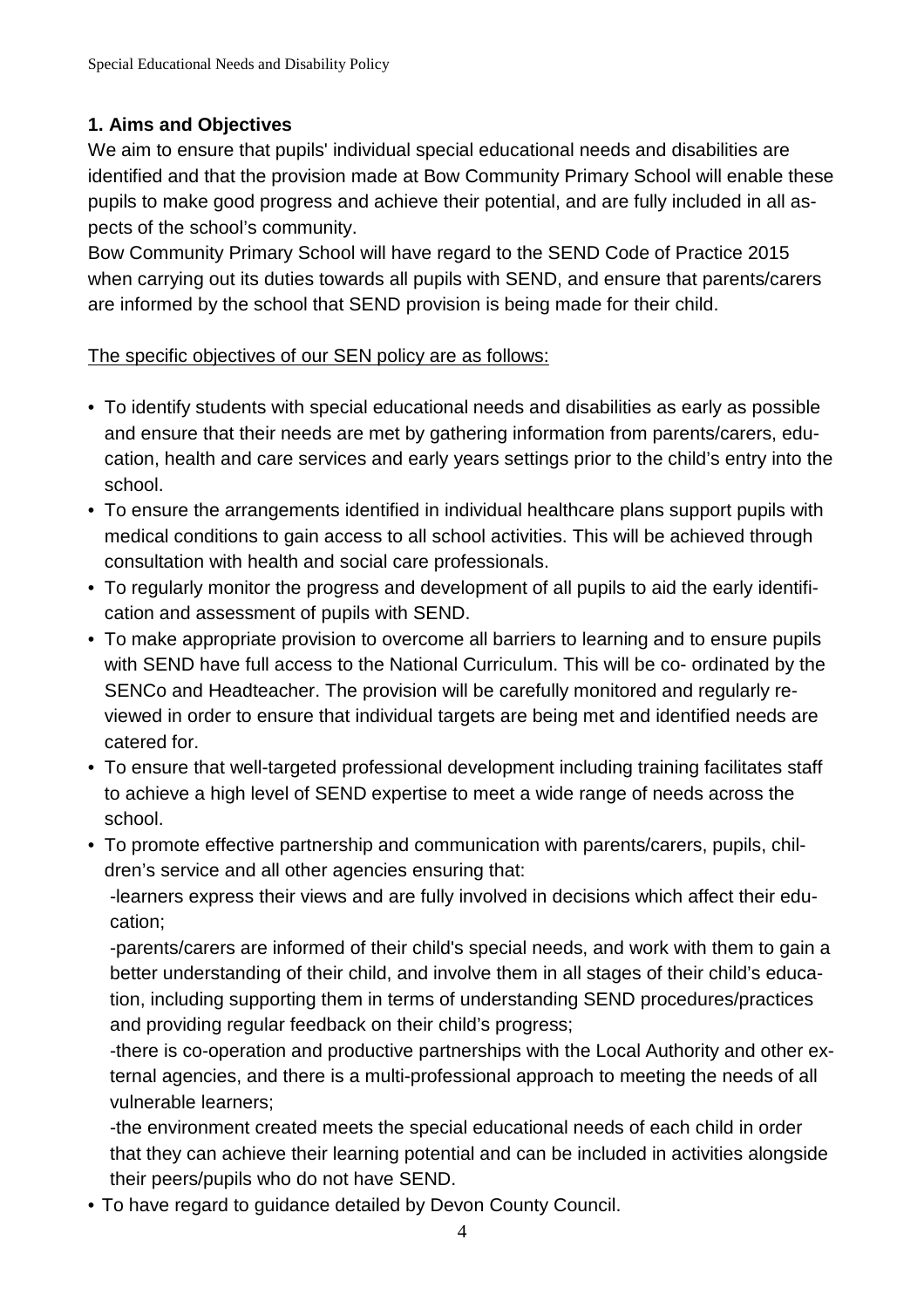• To recognise the importance of 'preparation for adulthood' right from the start

There may be times in a pupil's school career when they are identified as having a Special Educational Need. These pupils will be provided with intervention and/or support that is 'additional to or different from' the normal differentiated curriculum. This may be on an ongoing basis or for a limited time. Many pupils with sensory and/or physical disabilities may require adaptations, termed reasonable adjustments, under the Equality Act 2010.

## **2. Areas of Special Educational Need**

Under the SEND Code of Practice 2015 pupils identified as having a special educational need (SEN) will be considered within one or more of the following categories of need:

## **Cognition and Learning;**

Children with learning needs may learn at a slower pace than other children and may have difficulty developing literacy or numeracy skills or understanding new concepts. Learning needs may be in addition to or as a result of other special educational needs.

Children with a specific learning difficulty (SpLD) will have difficulties related to one or more of dyslexia (reading and spelling), dyscalculia (maths), dyspraxia (co-ordination) and dysgraphia (writing).

Learning difficulties cover a wide range of needs, including moderate learning difficulties (MLD), severe learning difficulties (SLD), where children are likely to need support in all areas of the curriculum and associated difficulties with mobility and communication, through to profound and multiple learning difficulties (PMLD), where children are likely to have severe and complex learning difficulties as well as a physical disability or sensory impairment.

Cognition and Learning needs include:

- Specific learning difficulties (SpLD)
- Moderate learning difficulties (MLD)
- Severe learning difficulties (SLD), and
- Profound and multiple learning difficulties (PMLD)

## **Social, Emotional and Mental Health Difficulties**

Children may experience a wide range of social and emotional difficulties which manifest themselves in many ways. These may include becoming withdrawn or isolated, as well as displaying challenging, disruptive or disturbing behaviour. These behaviours may reflect underlying mental health difficulties such as anxiety or depression, self-harming, substance misuse, eating disorders or physical symptoms that are medically unexplained.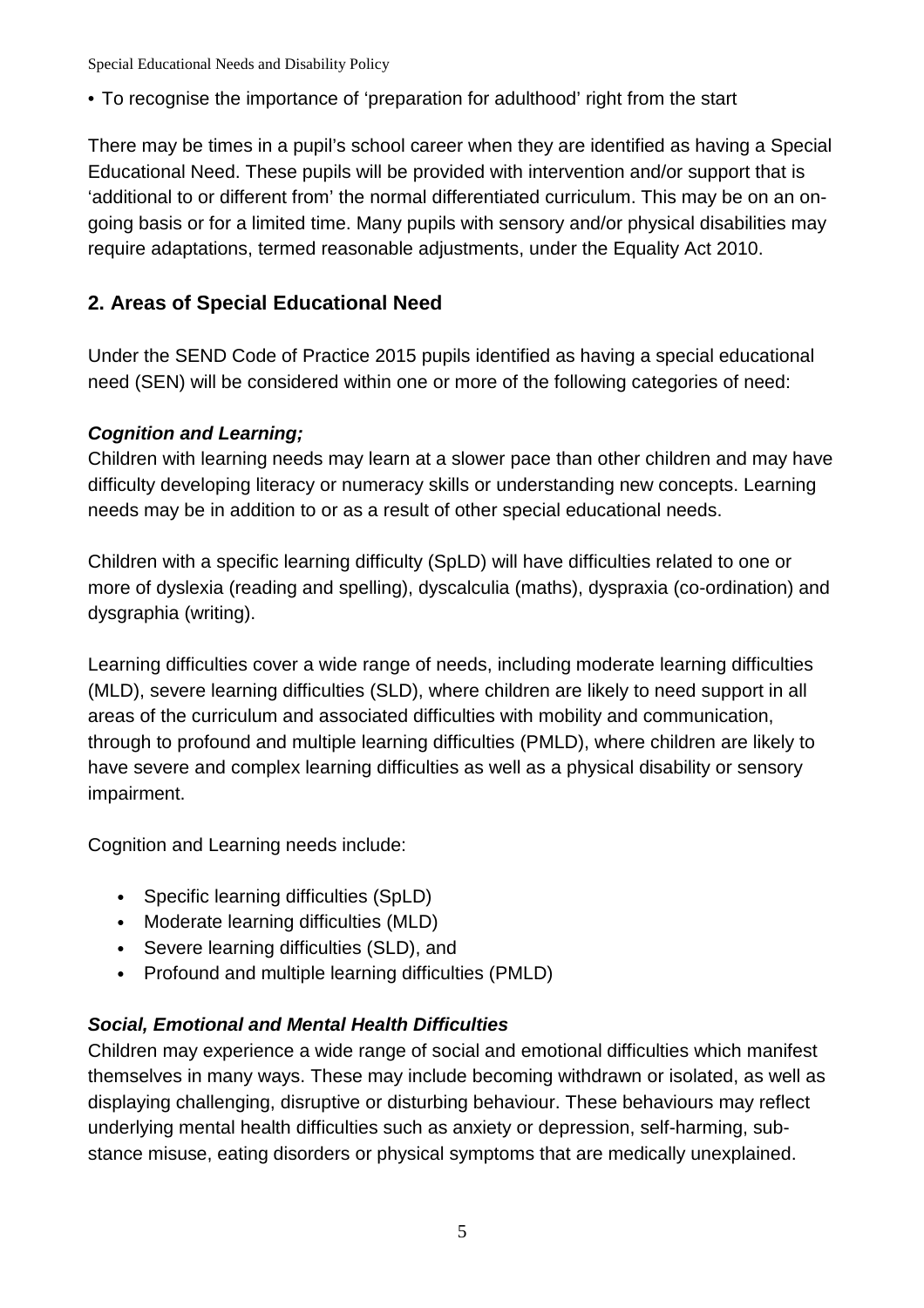Other children may have disorders such as attention deficit disorder, attention deficit hyperactive disorder, conduct disorder or attachment disorder.

Social, Emotional and Mental Health Difficulties include:

- ADD
- ADHD
- Attachment Disorder

At Bow Community Primary School, we always seek to address the underlying cause of the presenting behaviour. This means a collaboration where appropriate of family and health colleagues which supports the child's needs.

## **Communication and Interaction needs**

Children with speech, language and communication needs (SLCN) have difficulty in communicating with others. This may be because they have difficulty saying what they want to, understanding what is being said to them or because they do not understand or use social rules of communication.

The profile for every child with SLCN is different and their needs may change over time. They may have difficulty with one, some or all of the different aspects of speech, language or social communication at different times of their lives. Children with autism, including Asperger's Syndrome, are likely to have particular difficulties with social interaction. They may also experience difficulties with language, communication and imagination, which can impact on how they relate to others.

Communication and Interaction needs include:

- Speech, language and communication needs (SLCN)
- Autism (including Asperger Syndrome)

## **Sensory and/or Physical needs**

Some children require special educational provision because they have a disability and this prevents or hinders them from making use of the educational facilities generally provided. These difficulties can be age related and may fluctuate over time.

Many children with vision impairment (VI), hearing impairment (HI) or a multi-sensory impairment (MSI) will require specialist support and/or equipment to access their learning. Children with an MSI have a combination of vision and hearing difficulties. Some children with a physical disability (PD) require additional ongoing support and equipment to access all the opportunities available to their peers.

Sensory and/or physical needs include:

- Visual impairment (VI)
- Hearing impairment (HI including Deaf and hearing impairment)
- Multi-sensory impairment (MSI sometimes referred to as DeafBlind)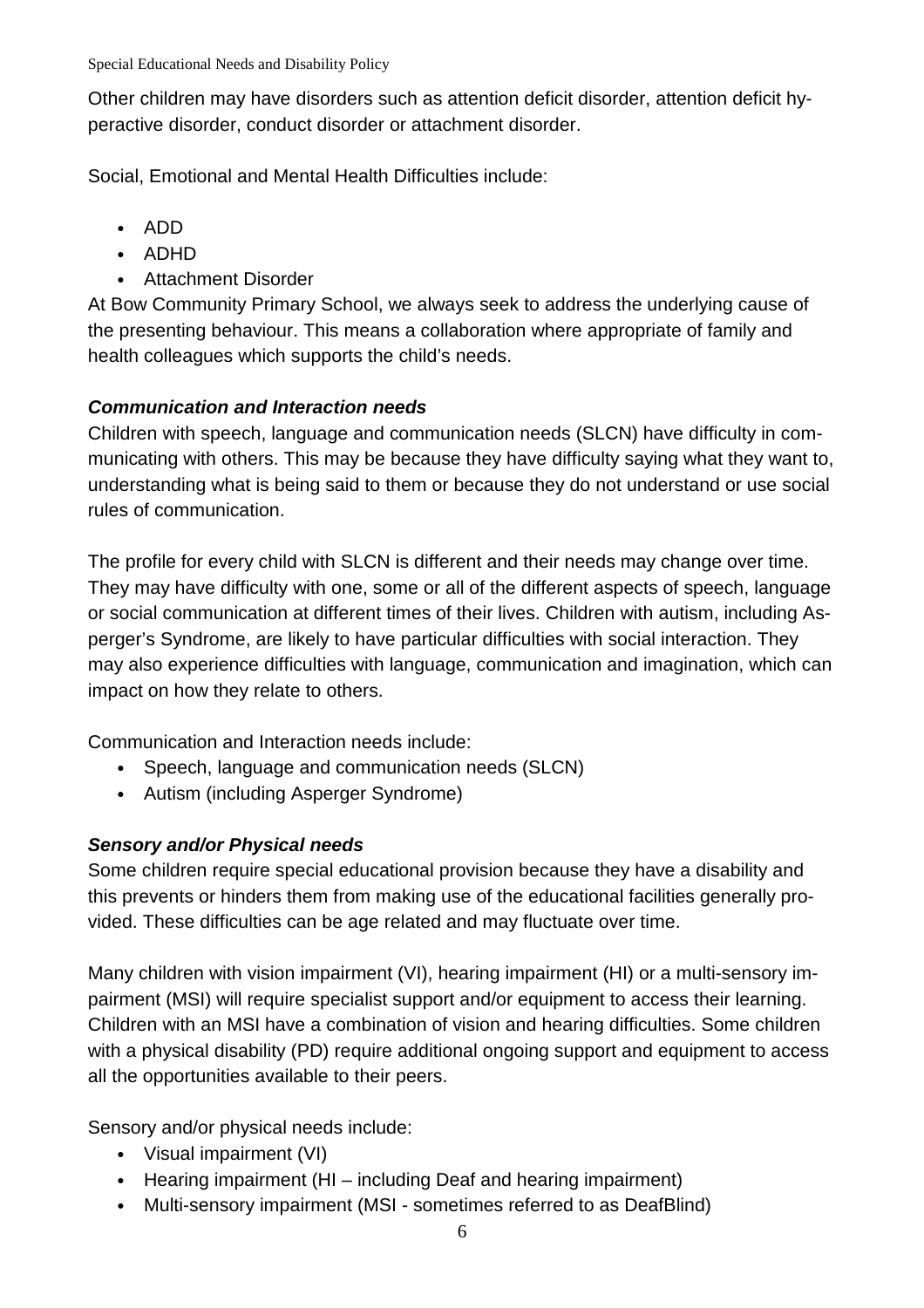• Physical disability (PD).

## **3. A Graduated Response to Special Educational Needs and/or Disabilities**

## **Early Concerns**

The progress made by all pupils is regularly monitored and reviewed by the school. Initially, any concerns raised by teachers, parents/carers or other agencies are addressed by appropriate differentiation within the classroom and a record is kept of any strategies or interventions that are used to support the pupil. This can then be reviewed in any further discussions if the concerns persist.

If a pupil continues to raise concerns the class teacher will work with the school's Special Educational Needs Coordinator (SENCo) to assess if the pupil has a special educational need and agree the appropriate support. Details of assessment tools and materials used in Bow Community Primary School can be found in **Appendix 2.**

In some cases it may be necessary to seek assessment by or advice from an external professional such as a specialist teacher or educational psychologist. This will always be discussed and agreed with the pupil's parents/carers.

When the school is considering whether a pupil has a special educational need one or more of the concerns below may be observed:

- Makes little or no progress even when teaching approaches are targeted particularly in a pupil's identified area of weakness;
- Shows signs of difficulty in developing literacy or mathematics skills which result in poor attainment in some curriculum areas;
- Persistent emotional or behavioural difficulties which are not resolved by appropriate behaviour management strategies;
- Has sensory or physical problems and continues to make little or no progress despite the provision of specialist equipment;
- Has communication and /or interaction difficulties and continues to make little or no progress despite the provision of an appropriate differentiated curriculum.
- Has emotional or behavioural difficulties which substantially and regularly interfere with the pupil's own learning or that of the class groups, despite having an individualised behaviour support programme;
- Has SEND or physical needs that require additional specialist equipment or regular advice or visits by a specialist service;
- Has a communication and/or an interaction difficulty that impedes the development of social relationships and cause a substantial barrier to learning.

Where it is determined that a pupil does have Special Educational Needs and/or a Disability (SEND) the parents/carers will be formally advised. The school will take appropriate ac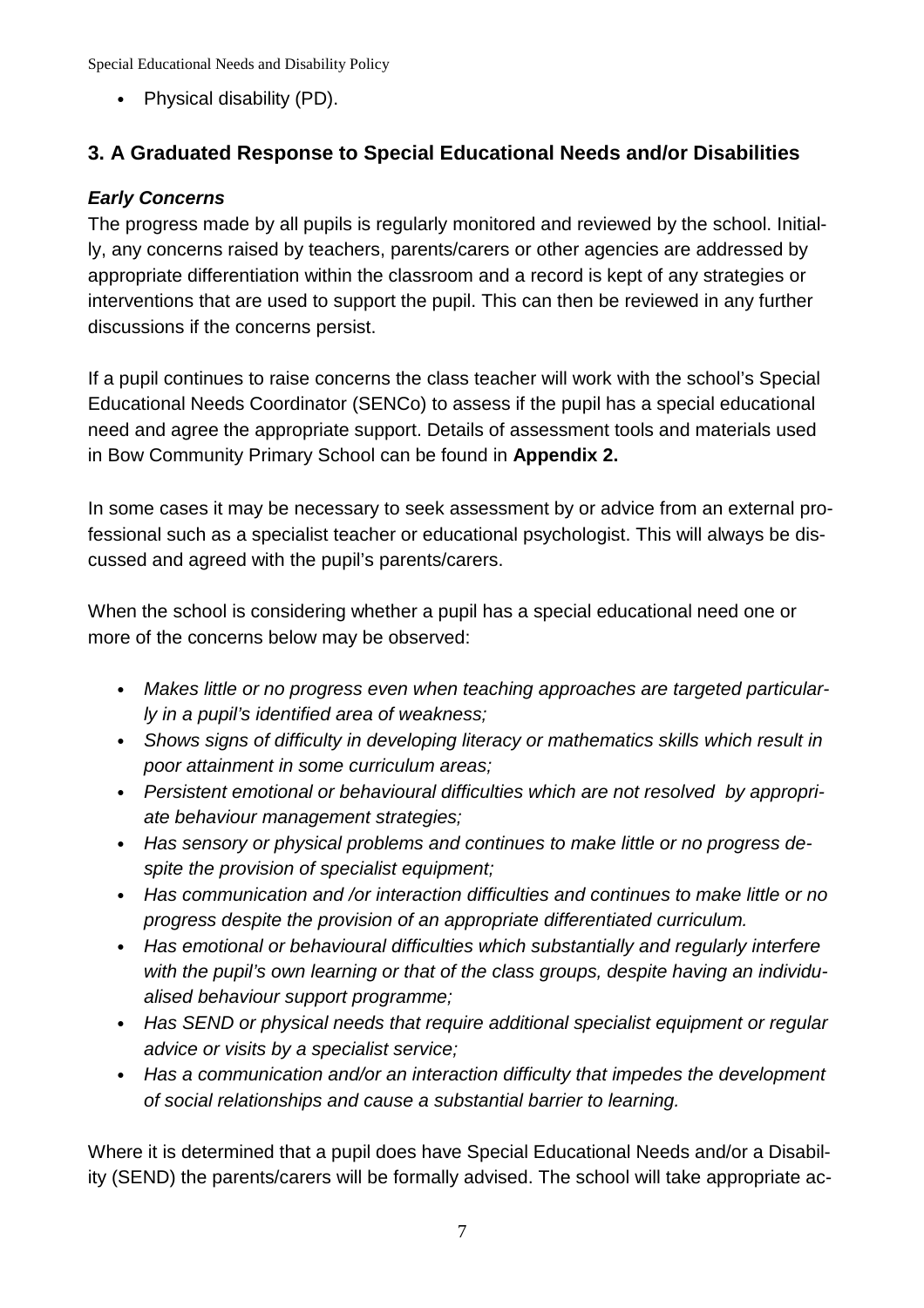tion to support learning and put effective special educational provision in place. This is termed **SEN support**.

## **SEN Support**

The aim of formally identifying a pupil with SEND is to ensure that any action the school takes is an effective provision which seeks to meet the child's needs and remove the identified barriers to learning. . The school will ensure any actions taken support the pupil to make good progress in their learning and achieve positive outcomes.

This is known as **the Graduated Approach (See Appendix 3)**:

- **\*Assess**
- **\*Plan**
- **\*Do**

## **\*Review**

This is an ongoing cycle to enable the provision to be refined, revised and adjusted to enable greater understanding of the needs of the pupil as they develop. This cycle enables the identification of those interventions which are the most effective in supporting the pupil to achieve good progress and outcomes.

## **Assess**

Assessment involves analysing the pupil's needs in their area of need. Evidence from the class teacher's assessment and experience of working with the pupil, details of previous progress and attainment, comparisons with peers and national data, as well as the views and experience of parents and carers are explored. The pupil's views and, where relevant, advice from external support services will also be considered. Any parental concerns will be noted and compared with the school's information and assessment data on how the pupil is progressing. This analysis will require a regular review to ensure that support and intervention is matched to need, that barriers to learning are clearly identified and being overcome and that the interventions being used are developing and evolving as required. Where external support staff are already involved their work will help inform the assessment of need. If they are not involved they may be contacted, if this is felt to be appropriate, following discussion and agreement from parents.

## **Plan**

Planning will involve consultation between the teacher, SENCo and parents/carers to agree any adjustments, interventions and support that are required; the impact on progress, development and or behaviour that is expected and a clear date for review. Parental involvement may be sought, where appropriate, to reinforce or contribute to the progress at home. All those working with the pupil, including support staff, will be informed of the pupil's individual needs, the support that is being provided, any particular teaching strategies/approaches that are being employed and the expected outcomes.

The agreed plan will be drawn up and shared with relevant staff and parents/carers. Clear targets and information will be stored on the plan. At Bow Community Primary School we call these plans Home School Action Plans.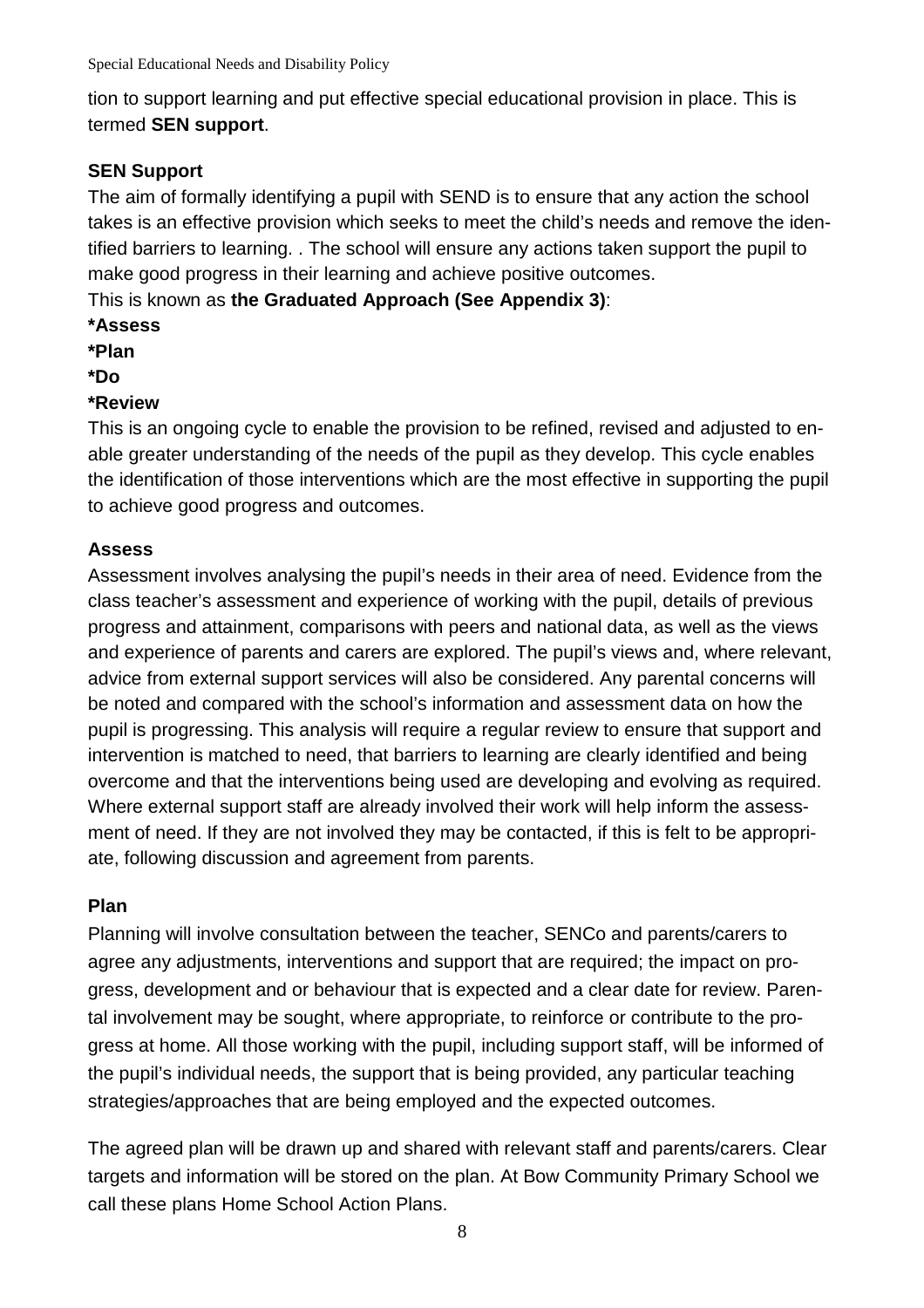#### **Do**

The class teacher remains responsible for working with the child on a day-to-day basis. They will retain responsibility even where the interventions may involve group or one-toone teaching away from the main class teacher. They will work closely with teaching assistants to plan and assess the impact of support and interventions and links with classroom teaching. The SENCo will monitor the progress pupils with SEN, and where required, provide further support and assessment of the pupil's strengths and needs. The SENCo will advise and support the class teacher to implement further additional support and guidance, where required.

#### **Review**

The review of a child's progress will be made regularly throughout the school year. The review process will evaluate the impact and quality of the support and interventions. It will also take account of the views of the pupil and where necessary their parents/carers. The class teacher, in conjunction with the SENCo, will revise the support and outcomes based on the pupil's progress and development and make any necessary adjustments to move the pupil forward. This will be carried out in consultation with parents/carers and the pupil.

## **Further details of Devon's Graduated Approach can be found in Appendix 2.**

## **4. Statutory Assessment of Education, Health and Care (EHC) needs**

Where, despite the school having taken relevant and purposeful action to identify, assess and meet the Special Educational Needs and/or Disabilities of the pupil, the child has not achieved the expected progress, the school or parents/carers should consider requesting an Education, Health and Care (EHC) needs assessment. The application for an Education, Health and Care Plan will combine information from a variety of sources including: Parents and Carers, Teachers, SENCO, educational professionals, Children's Social Care and Health professionals. Much of this information will be evidence already collected by the school and will relate to the current provision provided, the actions the school has taken, and the preliminary outcomes of targets set. A decision will be made by the SEN 0-25 Team about whether or not the child is eligible for an EHC needs assessment.

Parents have the right to appeal against a decision not to initiate a statutory assessment. Information to support parents with this is via the Devon County Council website link:

## https://new.devon.gov.uk/educationandfamilies/special-educational-needs-and-disabilitysend-local-offer/support-education-health-and-care/education-health-and-care-ehc-plans

Where a pupil has an Education Health and Care Plan (EHCP), the Local Authority must review the EHCP every twelve months as a minimum. Schools have a duty to co-operate therefore Bow Community Primary School will hold annual review meetings on the behalf of Devon Local Authority (LA) and complete the appropriate paperwork for this process.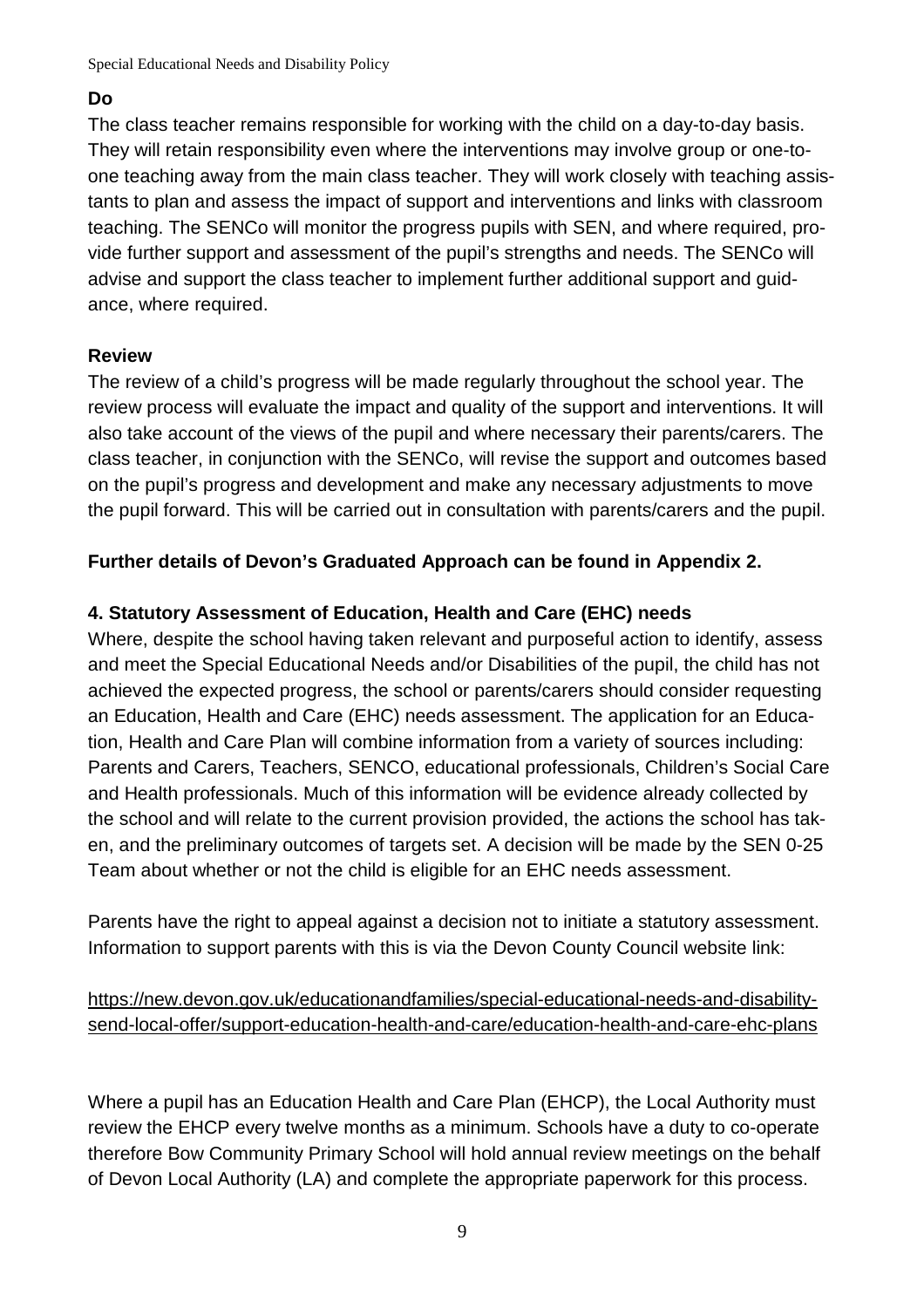For further SEND information parents/carers are also encouraged to visit the Devon County Council Local Offer website www.devon.gov.uk/send.

As required in the SEND Code of Practice (2015) Devon has an independent support body for parents and their website address is:

#### https://www.devonias.org.uk/

## **5. SEND Funding**

Schools receive a basic entitlement funding, sometimes referred to as Element 1, the AW-PU (Average Weighted Pupil Unit). Schools are expected to meet the needs of **all** learners from this allocation.

Additional funding which comes into school for pupils with SEND is allocated according to various data contexts and other demographic factors. Pupils who are identified as having a Special Educational Need are supported using this additional funding – usually referred to as Element 2.

The high needs block funding for pupils who require a personalised arrangement (which is an Education, Health & Care Plan - EHCP) is allocated per pupil upon application by the school with evidence of rationale for need. The Local Authority make decisions about how much this top up funding will be per pupil. This is referred to as Element 3. Within this Element, there are descriptors which define the levels of funding allocated.

A full explanation of Devon SEND funding to schools can be found at:

## https://www.devon.gov.uk/supportforschools/finance/additional-educational-needs

At Bow Community Primary school. We review our SEND budget throughout the year and allocate our SEND funds carefully in order to support our SEND cohort. This is monitored by governors and through the use of the Devon SEND Funding Evaluation Tool.

## **Personal Budgets**

Personal Budgets are only available to pupils with an Education, Health and Social Care Plan (EHCP). Funding can be made available to parents/carers as a personal budget for them to commission their own provision for their child under certain conditions.

## **6. Responsible Persons**

Provision for pupils with special educational needs is a matter for the school as a whole. In addition to the Governing Body, the Head Teacher, SENCo and all members of staff have important role and responsibility to support pupils with SEND.

## **The Governing Body:**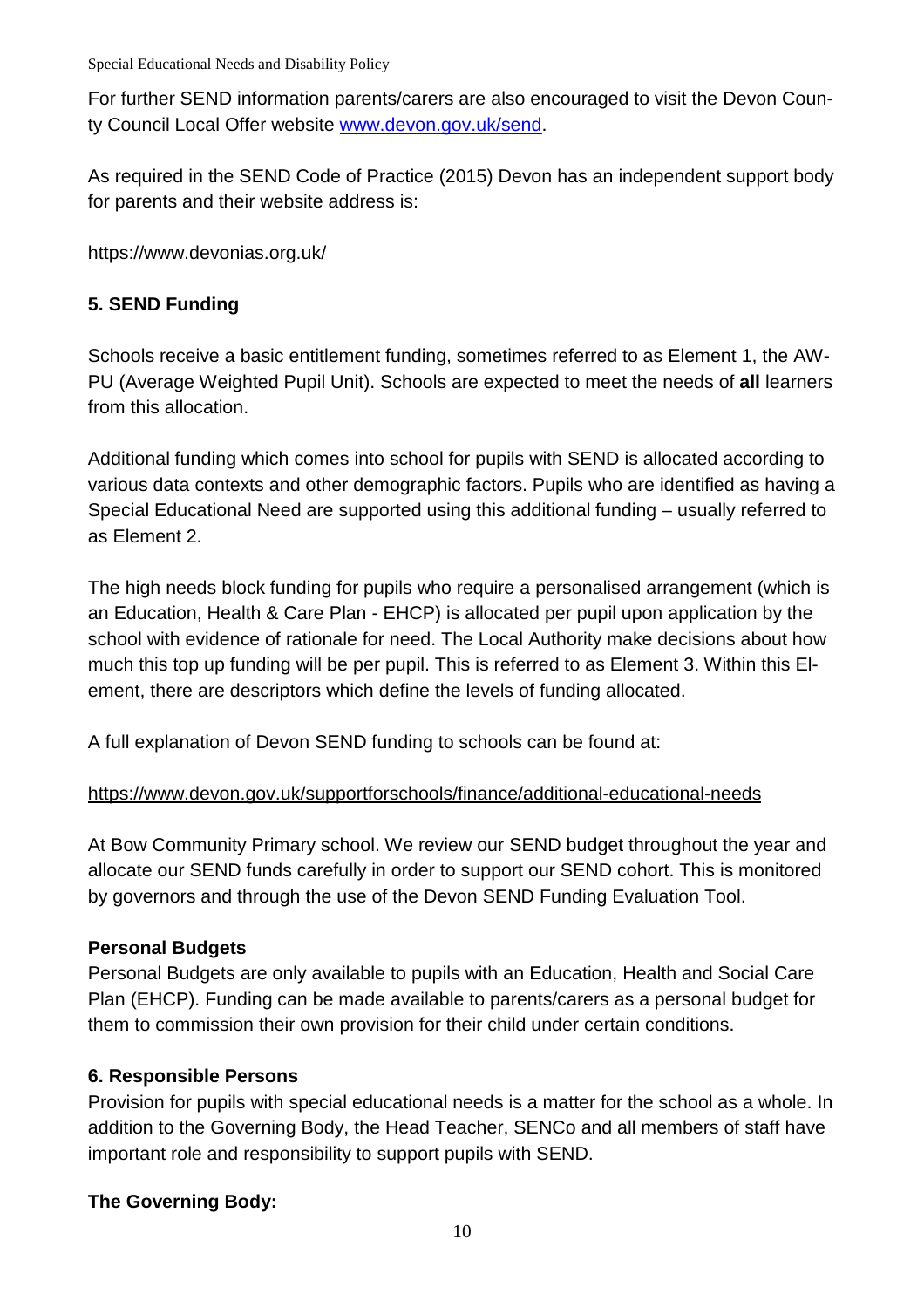The Governing Body endeavours to follow the guidelines as laid down in the SEND Code of Practice (2015) to:

- use their best endeavours to make sure that a child with SEND gets the support they need – this means doing everything they can to meet children and young people's Special Educational Needs
- ensure that children and young people with SEND engage in the activities of the school alongside pupils who do not have SEND
- designate a teacher to be responsible for co-ordinating SEND provision the SEND co-ordinator, or SENCO. This person must be a qualified teacher and must hold the National Award for SEN Coordination (if appointed after 2008).
- inform parents/carers when they are making special educational provision for a child
- prepare and publish an annual SEND information report and their arrangements for the admission of disabled children, the steps being taken to prevent disabled children from being treated less favourably than others, the facilities provided to enable access to the school for disabled children and their accessibility plan showing how they plan to improve access progressively over time

## **The Head Teacher is responsible for:**

The day-to-day management of all aspects of the school's work, including provision for educational needs.

- Keeping the Governing Body informed of all developments with regard to SEND.
- Informing parents of the fact that SEND provision has been made for their child.

## **The SENCo role involves:**

- Overseeing provision for children with SEND. (Special Educational Needs and/or Disabilities).
- Co-ordinating and evaluating provision, including interventions, for children with SEN.
- Liaising with, supporting advising and training teachers whenever necessary.
- Interpreting legal requirements for staff, parents and governors.
- Overseeing the records of all children with SEND and ensuring these are kept up to date.
- Liaising with parents/carers of children with SEND.
- Organising and delivering in-service training in order to meet the needs of staff.
- Liaising with external agencies including the LA's support and educational psychology services, health and social services and voluntary bodies.
- Overseeing the Assess, Plan, Do Review (APDR) process for all SEND pupils.

Parents/carers of a child with SEND support will have the opportunity to meet with the SENCo at least twice a year formally. The SENCo is happy to meet with parents/carers, without prior arrangement, whenever possible.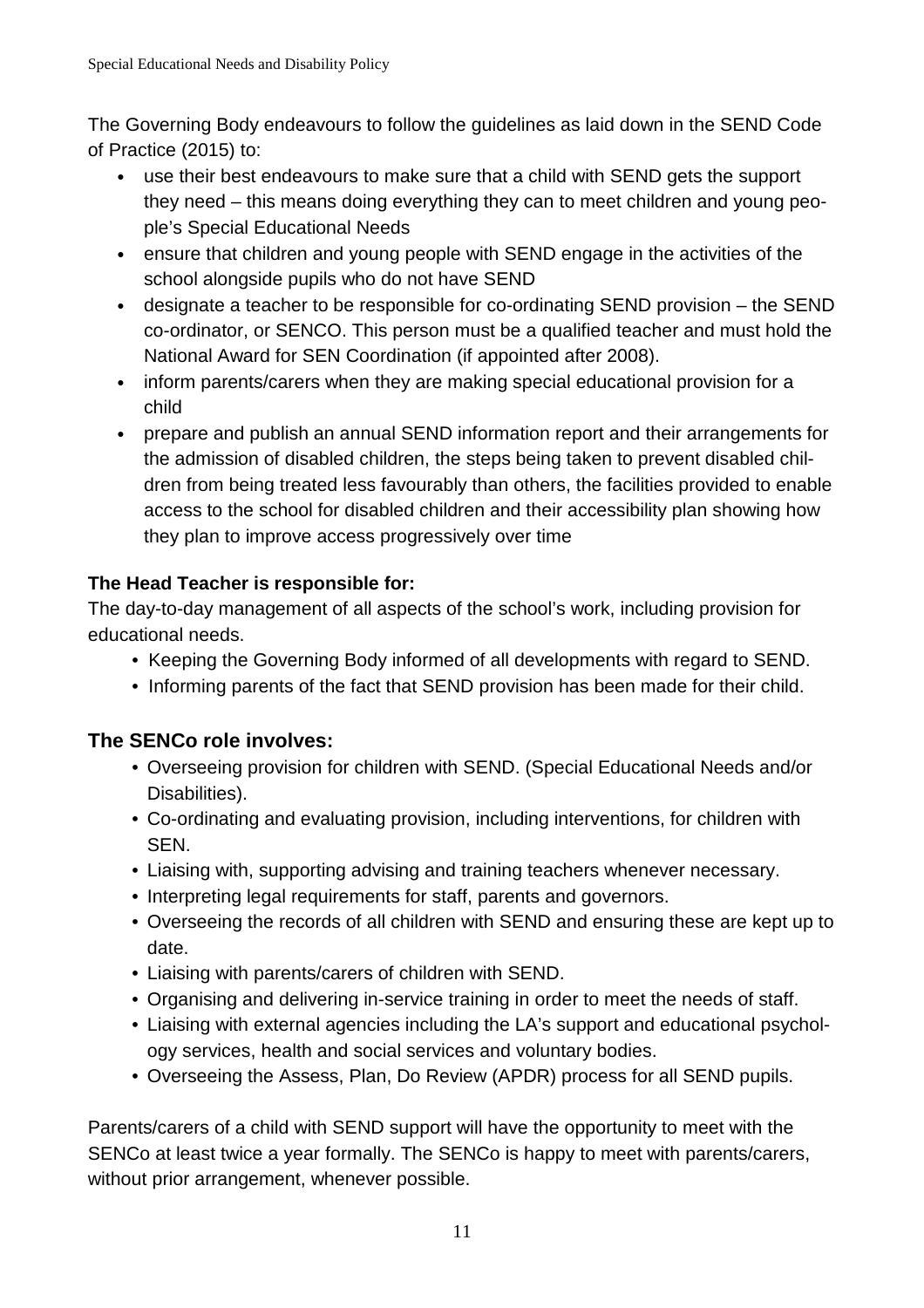#### **All Teaching and Non-Teaching Staff:**

- All staff are aware of the school's SEND policy and the procedures for identifying, assessing and making provision for pupils with special educational needs.
- Class teachers are fully involved in providing high quality teaching, differentiated for individual pupils. This includes reviewing and, where necessary, improving, their understanding of strategies to identify and support vulnerable pupils Class teachers are responsible for setting suitable learning challenges and facilitating effective special educational provision in response to pupils' diverse needs in order to remove potential barriers to learning. This process should include working with the SENCo to carry out a clear analysis of the pupil's needs, utilising the teacher's assessment and experience of the pupil as well as previous progress and attainment.
- Teaching assistants will liaise with the class teacher and SENCo on planning for learning, on the pupil's response, and on the progress being made so support staff can contribute effectively to the graduated response, (assess, plan, do, review).

## **7. Pupil Voice**

The Code of Practice 2015 has a theme throughout which highlights the importance of the views of SEND pupils. At Bow Community Primary School we will always endeavor to ascertain pupils views for reviews and planning. Wherever possible, these views will be recorded and embedded into planning and review documents.

Teaching staff will seek the pupil's views of their strengths and difficulties regarding their progress prior to review meetings. Pupils will be given opportunities to reflect upon their progress and identify areas that they still require support for.

#### **8. Children with Medical Needs**

Bow Community Primary School recognises that students with medical conditions should be supported so that they have full access to education, including school trips and physical education. Some students with medical conditions may be disabled and where this is the case the school/academy will comply with its duties under the Equality Act 2010.

Arrangements that are in place to support pupils with medical conditions can be found by accessing the school's **Children with Medical Needs Policy for further details.**

#### **Accessibility**

The Disability Discrimination Act 1995 (DDA) as amended by the SEN and Disability Act 2001 and the Equality Act 2010, places a duty on all schools and Local Authorities to plan to increase over time the accessibility of schools for disabled pupils. For further information on the school's current Accessibility Plan and Disability Policy please contact the SENCo or see Bow Community Primary School's Accessibility Plan on the school website.

#### **Children in Care:**

When a child is in care, the carers are accorded the same rights and responsibilities as parents. The school has both an appointed member of staff and a governor for Looked af-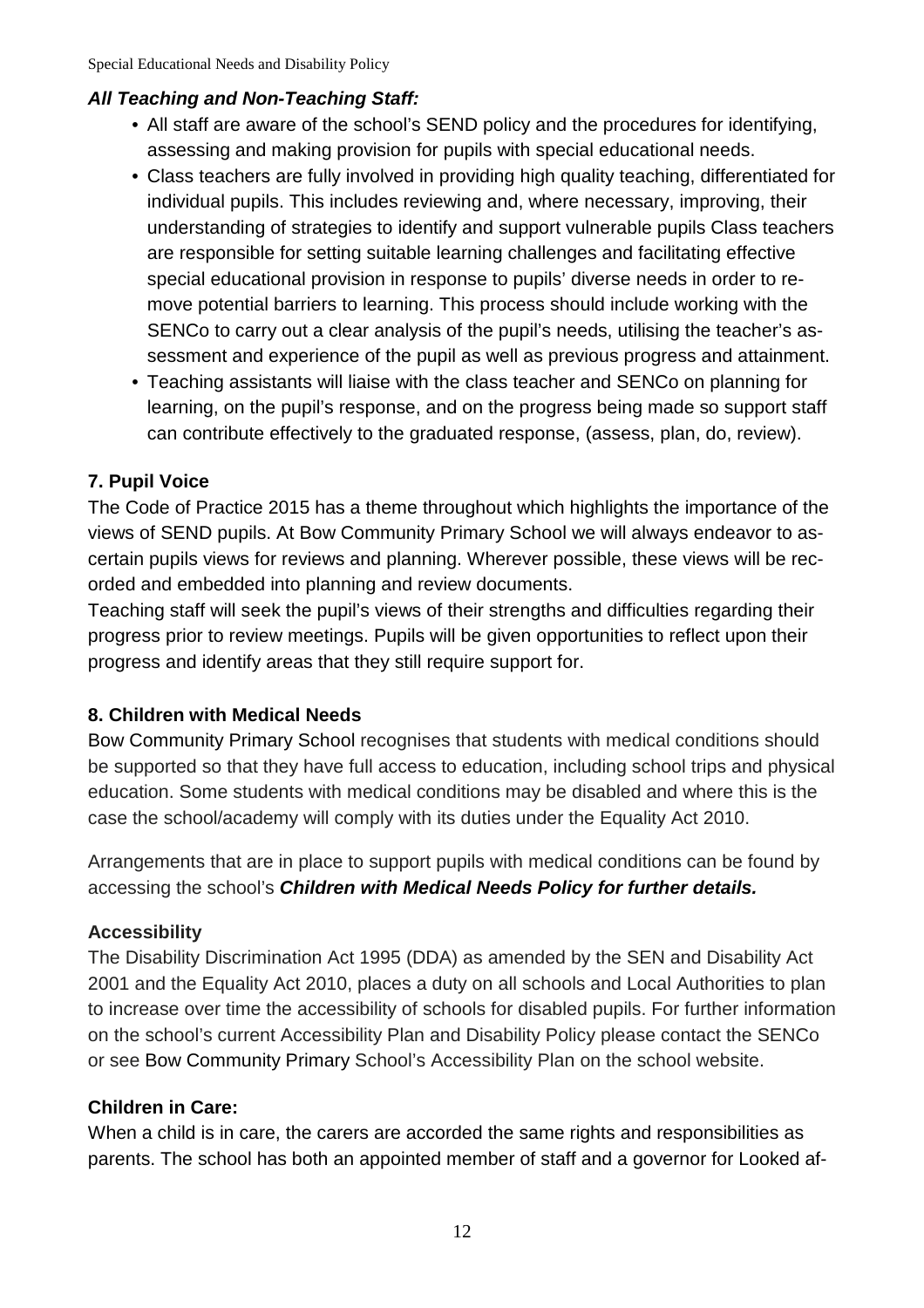ter Children. The SENCO will liaise closely with the designated member of staff where the pupil also has a SEN to ensure provision is appropriate.

#### **9. Working in partnership with Parents and Carers**

Bow Community Primary School will actively seek the involvement of parents/carers in the education of their children. It is recognised that it is particularly important with pupils who have special educational needs and/or disabilities where the support and encouragement of parents is often the crucial factor in achieving success.

Parents will always be kept up to date about the Special Educational Needs of their children in accordance with the recommendations outlined in the Code of Practice. Communications between Home and the school will be consistently maintained, this could be via email, phone calls, Home-School book.

Parents/carers will be fully consulted before the involvement of external support agencies with their children, and will be invited to attend any formal review meetings at all stages.

Parents/carers are encouraged to seek help and advice from Independent Information Advice and Support services, including Devon Information and Advice Service (DIAS). These are able to provide impartial and independent advice, support and information on special educational needs and disabilities.

https://www.devonias.org.uk/

#### **10. External Support Services**

External support services play an important part in helping the school identify, assess and make provision for pupils with special education needs and/or disabilities. Liaison with external agencies supplements the support and assessment of the needs of individual pupils. Regular liaison is maintained with the following external agencies:

Babcock SEN Advisory Teams;

Educational Psychology Services Social, Emotional & Mental Health Team Communication & Interaction Team Sensory Impairment Team (Hi/Vi/MSI) Physical Disability and IT Team Children's Social Care Speech & Language Therapy **CAMHS** Occupational Health Physiotherapy School Nurse Virtual school for Looked after Children EWO

#### **11. Transition**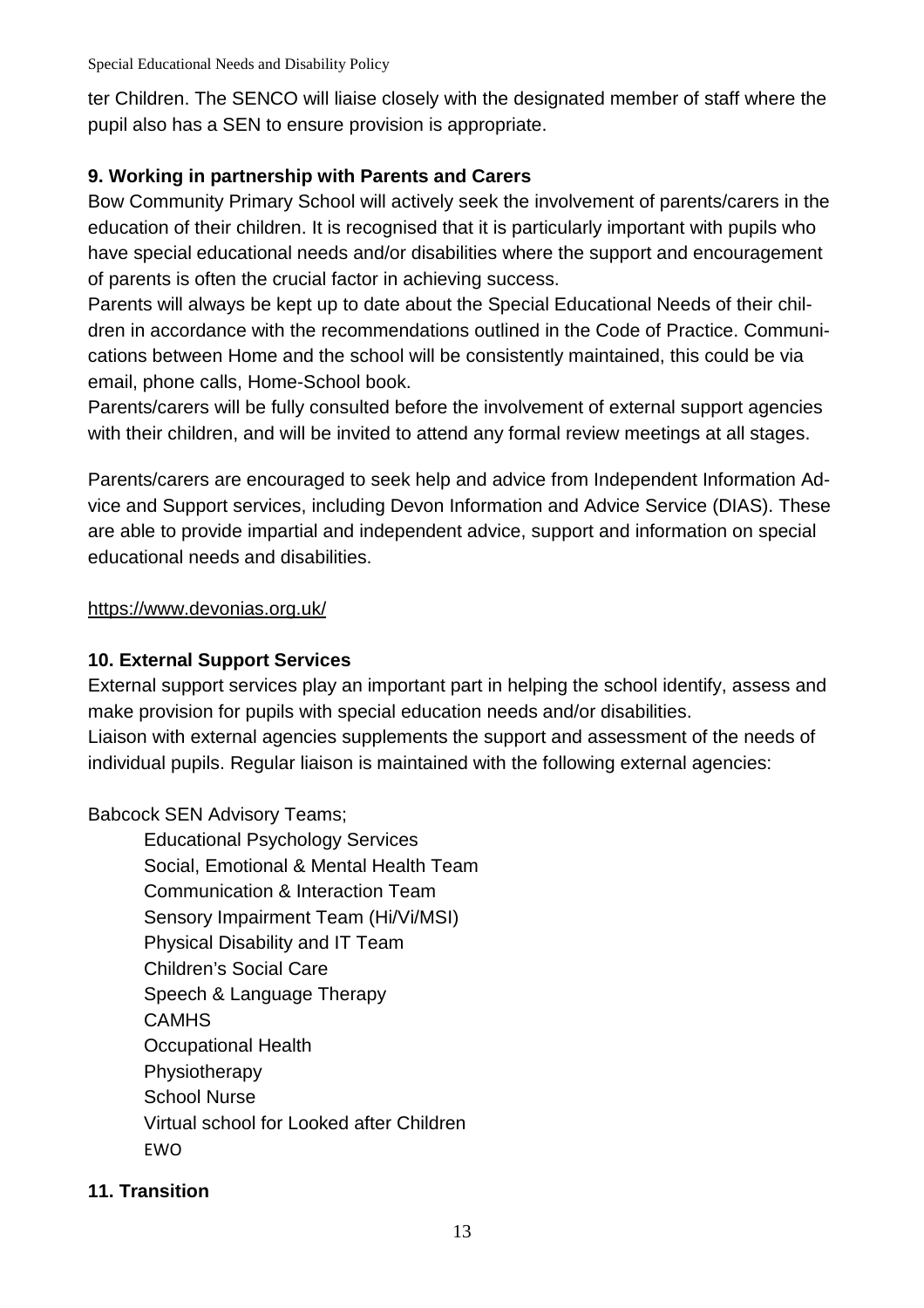A change of school, class and staff can be an exciting, yet anxious time for all pupils. We recognise that this can be very challenging for some pupils with SEND. We endeavour to make sure these periods of change are carefully managed in a sensitive way to provide continuity of high quality provision and reassurance to pupils and families.

## **12. Responding to Complaints**

The procedures for making a complaint against the school are outlined in the School's Complaints Policy. The policy can be accessed via the school's website or via the school office.

All concerns or enquires about a pupil with special education needs and/or disabilities or the SEND provision should be dealt with by the class teacher, the SENCo or the Headteacher. If a parent/carer does not feel an issue has been resolved effectively please refer to the School's complaints policy here: How To Raise a Concern

## **13. Training and Resources**

Bow CP School understands the need for and value of staff development. Training needs of colleagues are identified through appraisal processes, staff questionnaires, feedback from staff training and from discussions during department meetings. SEND training is embedded in the overall planning for school development. Resources and time are allocated to colleagues which ensures they are up to date with SEND procedures, strategies and knowledge.

The SENCO regularly attends Local Authority SENCO network meetings in order to keep up to date with local and national updates in SEND.

## **14. General Data Protection Regulation (GDPR) 2018**

Bow Community Primary School collects, uses and stores information about you and may receive information about you from your previous school. This information helps us:

- Support your teaching and learning
- Follow and report on your progress
- Provide the right care and support for you
- Understand how well your school is doing as a whole

The information we keep (although not limited to) includes contact details; assessment marks and results, attendance records; other information such as ethnic group or religion; special educational needs; and any relevant medical information.

We are required (through GDPR)) to take care of all information and we take this responsibility seriously.

We will not give information about you to anyone outside the school without your consent unless the law and our rules permit it. We are required by law to pass some of your information to the Local Authority (LA), and the Department for Education (DfE).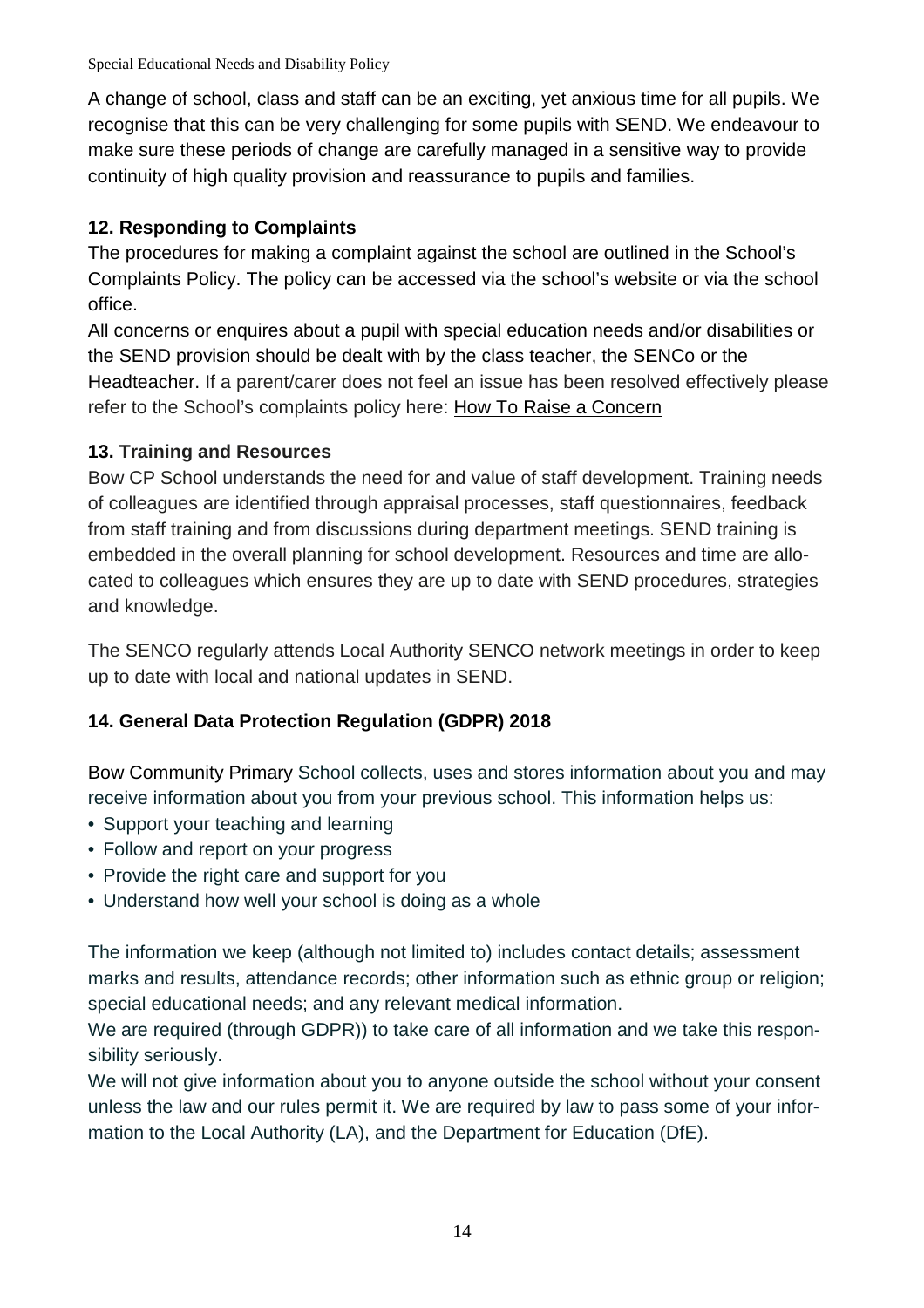If you require more information about how the Local Authority store this data, you can visit the following website:

#### https://new.devon.gov.uk/keepingdevonsdata/education-and-learning/

Please also refer to the School's Privacy Notice on our school website

#### **https://www.bowcps.devon.sch.uk/website/data\_protection\_-\_gdpr/391112**

**Appendix 1** – School SEND Information Report (SIR) Also available on school website:

www.bowcps.devon.sch.uk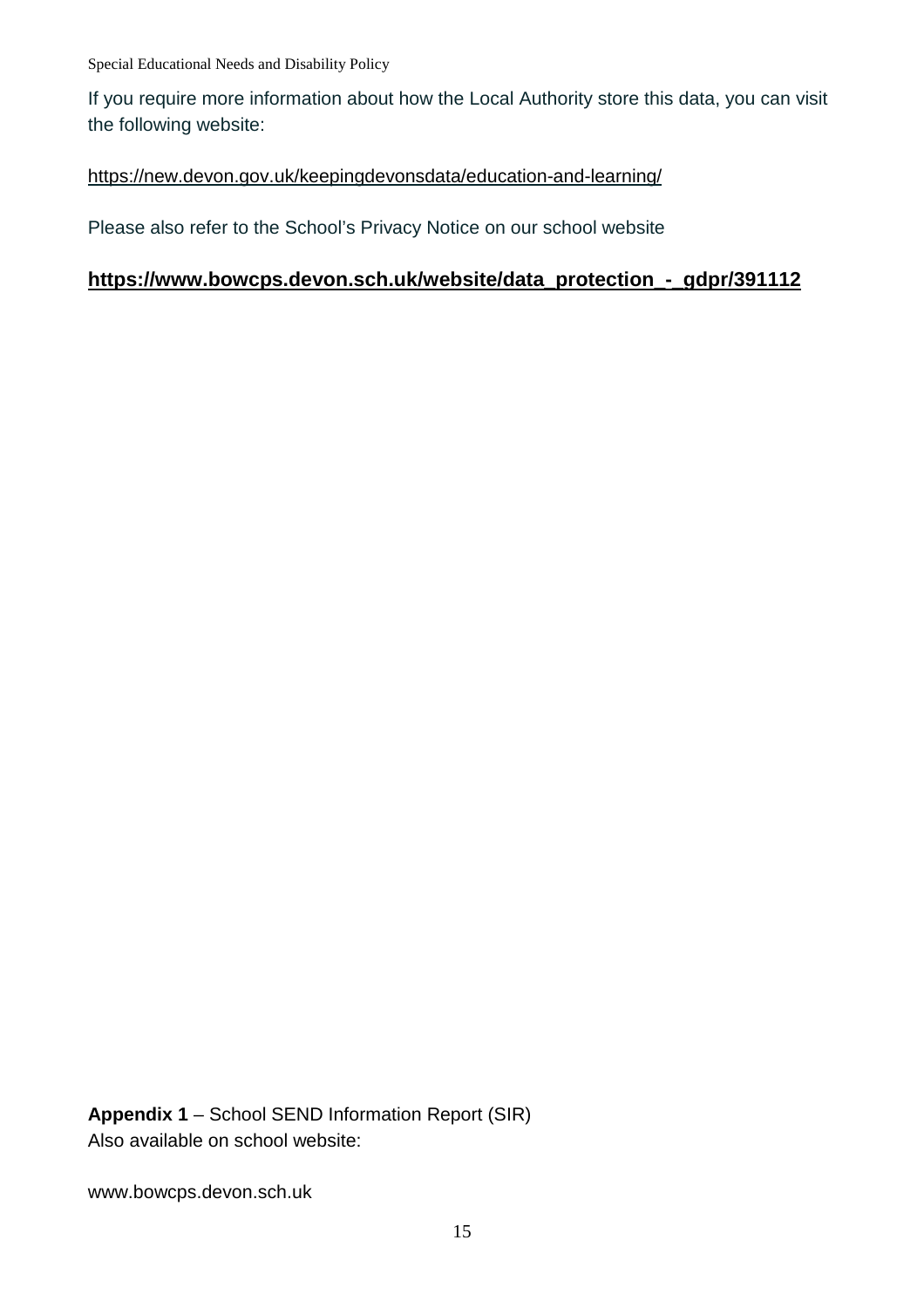## **Appendix 2**

Details of assessment tools and materials used in Bow Community Primary School. These may include the following:

- Foundation Stage Profile
- SATs and Optional SATs results
- Year 1 phonics Screening Check
- Young's Parallel Spellin
- Phonic check-lists
- High Frequency word check-lists (reading and spelling)
- Detailed records of work
- Results of standardised and diagnostic tests
- Behaviour charts
- Boxhall Profile
- skills assessments
- Observations made by teacher / teaching assistant / other members of staff
- Pupil comments / opinions on progress (where appropriate)

**Appendix 3** 

**Graduated Approach to SEN** 

Progress means SEN support no longer required

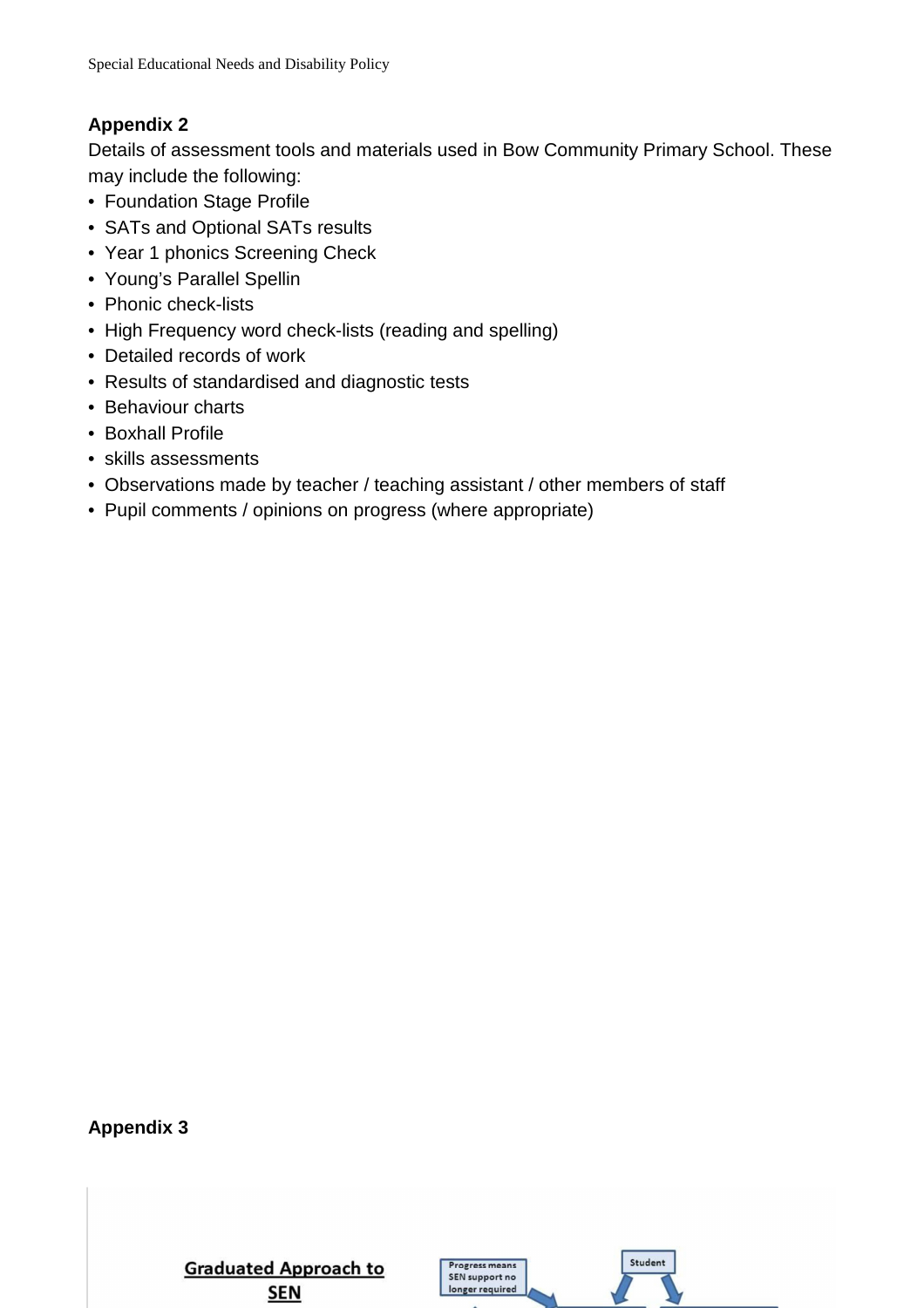## **The Graduated Approach**

| <b>Assess</b> | In identifying a pupil as needing SEN support the class teacher, working with the SENCo,<br>should carry out a clear analysis of the pupil's needs. This should draw on the teacher's as-<br>sessment and experience of the pupil, their previous progress and attainment, as well as in-<br>formation gathered from other areas of the school.<br>The pupil's development in comparison to their peers and national data should also be con-<br>sidered along with the parent's views and experience, the pupil's views and, if relevant, ad-<br>vice from external support services. These will be recorded on a My Plan (or individual<br>school equivalent). The school and parents/carers will meet, where appropriate, with other<br>agencies including those from Health and Social Care to create and up-date the My Plan.<br>This assessment will be reviewed regularly to ensure support and intervention are matched<br>$\bullet$<br>to need, barriers to learning are identified and overcome so that a clear picture of the inter-<br>ventions put in place and their impact is developed. With some areas of SEN, the most relia-<br>ble method of developing a more accurate picture of need will be the way in which the pupil<br>responds to an intervention.                                                                                                                                                                                                                                                                                                                                                               |
|---------------|----------------------------------------------------------------------------------------------------------------------------------------------------------------------------------------------------------------------------------------------------------------------------------------------------------------------------------------------------------------------------------------------------------------------------------------------------------------------------------------------------------------------------------------------------------------------------------------------------------------------------------------------------------------------------------------------------------------------------------------------------------------------------------------------------------------------------------------------------------------------------------------------------------------------------------------------------------------------------------------------------------------------------------------------------------------------------------------------------------------------------------------------------------------------------------------------------------------------------------------------------------------------------------------------------------------------------------------------------------------------------------------------------------------------------------------------------------------------------------------------------------------------------------------------------------------------------------------------------------------------------------------------|
| Plan          | Parents/carers, with their child, will meet with the class teacher and the SENCo to decide on<br>$\bullet$<br>the interventions and support to be put in place as well as the expected impact on progress<br>and development. This will be recorded on a My Plan with a date to review the plan. The<br>date for review will depend on the level of need present.<br>The My Plan will clearly identify the areas of needs, the desired outcomes, the support and<br>$\bullet$<br>resources provided, including any teaching strategies or approaches that are required and<br>when the My Plan will be reviewed. A copy of this will also be attached to the pupil's profile<br>on SIMS.<br>The support and intervention provided will be selected to meet the outcomes identified for<br>$\bullet$<br>the pupil, based on reliable evidence of effectiveness and will be provided by staff with ap-<br>propriate skills and knowledge.<br>The My Plan will usually involve a contribution by parents/carers to reinforce learning at<br>$\bullet$<br>home.<br>Where appropriate, the My Plan will detail the support from other agencies and how this<br>will support the pupil in achieving the desired outcomes.<br>Parents/carers will then be formally notified by letter when it is decided to provide a pupil<br>$\bullet$<br>with SEN support (although parents/carers should have already been involved in the as-<br>sessment of need).<br>So, if it is agreed that a pupil requires SEN support, all parties meet and develop a My Plan<br>$\bullet$<br>detailing the support which will bring about the next part of the cycle - |
| <b>Do</b>     | The class teacher remains responsible for working with the pupil on a daily basis and will<br>work closely with any teaching assistants or specialist staff involved, to plan and assess the<br>impact of support and interventions and how they can be linked to classroom teaching.<br>The SENCo will support the class teacher in the further assessment of the pupil's needs, in<br>problem solving and advising on the effective implementation of support.<br>The class teacher is responsible for the daily implementation of the plan and will contrib-<br>ute to $-$                                                                                                                                                                                                                                                                                                                                                                                                                                                                                                                                                                                                                                                                                                                                                                                                                                                                                                                                                                                                                                                                |